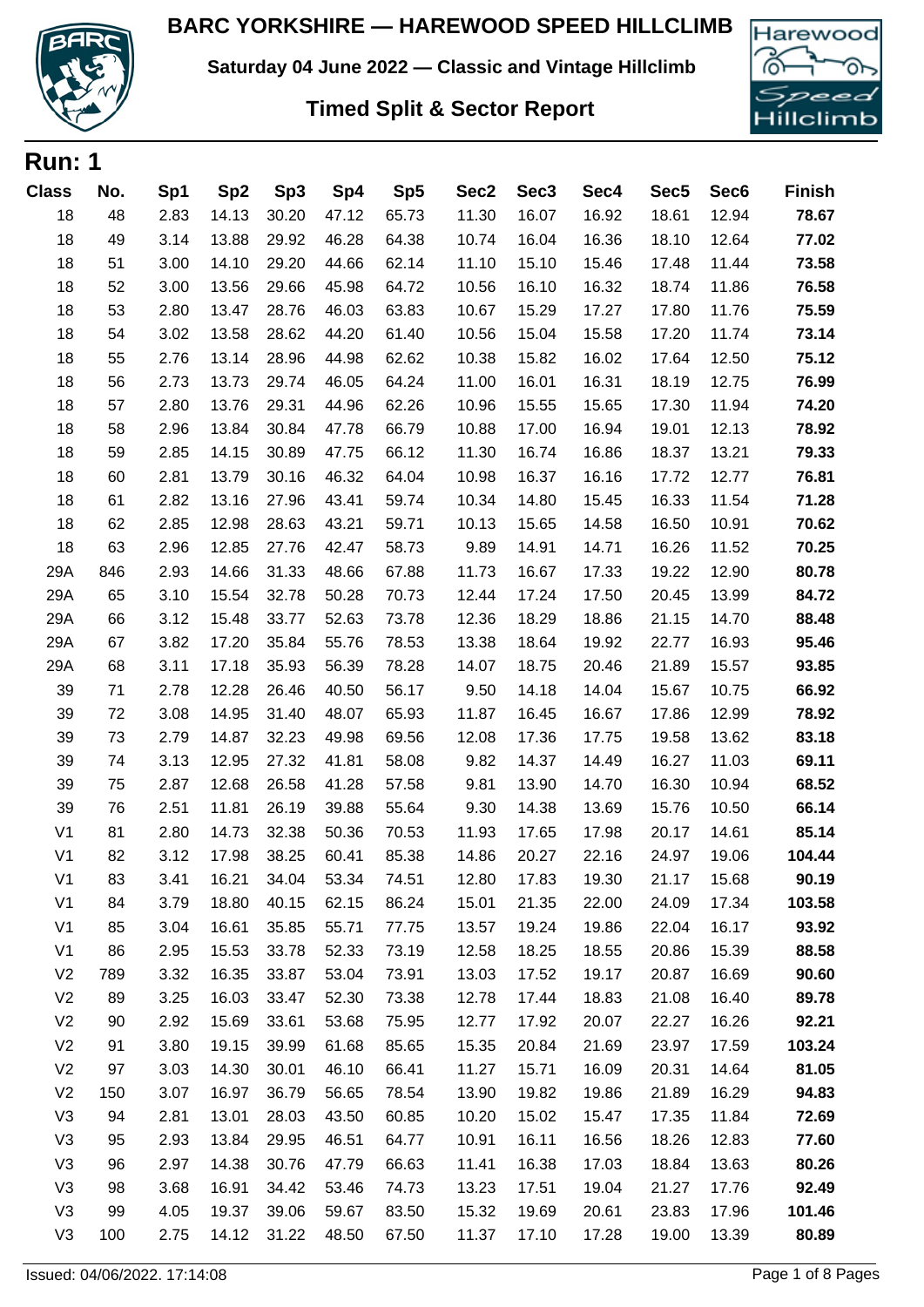| 91.48      | 15.56 | 21.60 | 19.41 | 18.97 | 12.71 | 75.92  | 54.32 | 34.91 | 15.94 | 3.23 | 102 | V4             |
|------------|-------|-------|-------|-------|-------|--------|-------|-------|-------|------|-----|----------------|
| 83.63      | 14.57 | 19.63 | 17.54 | 17.50 | 11.50 | 69.06  | 49.43 | 31.89 | 14.39 | 2.89 | 104 | V <sub>5</sub> |
| 97.37      | 16.78 | 22.86 | 20.50 | 19.96 | 14.16 | 80.59  | 57.73 | 37.23 | 17.27 | 3.11 | 108 | V <sub>6</sub> |
| 86.36      | 14.82 | 20.12 | 17.92 | 17.67 | 12.84 | 71.54  | 51.42 | 33.50 | 15.83 | 2.99 | 109 | V <sub>6</sub> |
| 83.09      | 14.00 | 19.20 | 17.31 | 17.48 | 12.22 | 69.09  | 49.89 | 32.58 | 15.10 | 2.88 | 133 | V <sub>6</sub> |
| 86.67      | 14.88 | 19.69 | 19.10 | 18.08 | 12.19 | 71.79  | 52.10 | 33.00 | 14.92 | 2.73 | 110 | V <sub>7</sub> |
| 133.40     | 17.13 | 23.87 | 22.25 | 53.21 | 13.73 | 116.27 | 92.40 | 70.15 | 16.94 | 3.21 | 811 | V <sub>8</sub> |
| 83.06      | 14.16 | 19.13 | 18.07 | 16.41 | 12.10 | 68.90  | 49.77 | 31.70 | 15.29 | 3.19 | 814 | V <sub>8</sub> |
| 100.90     | 16.72 | 24.34 | 21.20 | 19.81 | 15.37 | 84.18  | 59.84 | 38.64 | 18.83 | 3.46 | 80  | V <sub>8</sub> |
| 93.09      | 16.09 | 21.79 | 19.72 | 19.10 | 13.38 | 77.00  | 55.21 | 35.49 | 16.39 | 3.01 | 111 | V <sub>8</sub> |
| 86.59      | 14.91 | 20.24 | 18.72 | 17.43 | 12.36 | 71.68  | 51.44 | 32.72 | 15.29 | 2.93 | 113 | V <sub>8</sub> |
| 82.81      | 14.01 | 19.08 | 17.36 | 17.07 | 12.13 | 68.80  | 49.72 | 32.36 | 15.29 | 3.16 | 114 | V <sub>8</sub> |
| 90.41      | 16.16 | 21.51 | 18.89 | 17.93 | 12.86 | 74.25  | 52.74 | 33.85 | 15.92 | 3.06 | 116 | V <sub>8</sub> |
| 84.55      | 14.74 | 20.10 | 17.60 | 16.71 | 12.27 | 69.81  | 49.71 | 32.11 | 15.40 | 3.13 | 118 | V <sub>8</sub> |
| 81.44      | 14.33 | 19.11 | 16.99 | 16.72 | 11.37 | 67.11  | 48.00 | 31.01 | 14.29 | 2.92 | 823 | V <sub>9</sub> |
| 80.38      | 14.58 | 18.84 | 16.52 | 16.41 | 11.14 | 65.80  | 46.96 | 30.44 | 14.03 | 2.89 | 829 | V9             |
| 82.07      | 13.91 | 19.33 | 17.50 | 16.99 | 11.65 | 68.16  | 48.83 | 31.33 | 14.34 | 2.69 | 117 | V9             |
| 77.14      | 12.68 | 18.33 | 16.39 | 16.22 | 10.81 | 64.46  | 46.13 | 29.74 | 13.52 | 2.71 | 122 | V9             |
| 87.78      | 15.46 | 20.56 | 18.43 | 17.84 | 12.52 | 72.32  | 51.76 | 33.33 | 15.49 | 2.97 | 123 | V9             |
| 92.15      | 16.72 | 21.22 | 19.34 | 17.85 | 13.45 | 75.43  | 54.21 | 34.87 | 17.02 | 3.57 | 124 | V9             |
| 85.37      | 14.89 | 19.94 | 18.03 | 17.32 | 12.13 | 70.48  | 50.54 | 32.51 | 15.19 | 3.06 | 125 | V9             |
| 89.24      | 14.97 | 20.95 | 19.00 | 18.13 | 13.07 | 74.27  | 53.32 | 34.32 | 16.19 | 3.12 | 126 | V9             |
| 81.07      | 13.33 | 18.89 | 17.21 | 17.18 | 11.52 | 67.74  | 48.85 | 31.64 | 14.46 | 2.94 | 127 | V9             |
| 86.81      | 14.18 | 20.69 | 18.66 | 17.87 | 12.47 | 72.63  | 51.94 | 33.28 | 15.41 | 2.94 | 128 | V <sub>9</sub> |
| 115.07     | 23.82 | 26.38 | 23.42 | 20.70 | 17.23 | 91.25  | 64.87 | 41.45 | 20.75 | 3.52 | 129 | V <sub>9</sub> |
| 75.05      | 12.50 | 17.93 | 15.86 | 15.66 | 10.37 | 62.55  | 44.62 | 28.76 | 13.10 | 2.73 | 836 | V10            |
| 82.68      | 13.85 | 19.72 | 17.32 | 16.85 | 12.04 | 68.83  | 49.11 | 31.79 | 14.94 | 2.90 | 132 | V10            |
| 80.43      | 13.49 | 19.12 | 17.15 | 16.62 | 11.15 | 66.94  | 47.82 | 30.67 | 14.05 | 2.90 | 134 | V10            |
| 86.68      | 13.90 | 19.88 | 19.08 | 18.44 | 12.42 | 72.78  | 52.90 | 33.82 | 15.38 | 2.96 | 135 | V10            |
| 75.67      | 12.52 | 17.73 | 16.13 | 15.83 | 10.79 | 63.15  | 45.42 | 29.29 | 13.46 | 2.67 | 136 | V10            |
| 84.14      | 13.84 | 19.81 | 18.26 | 17.24 | 12.06 | 70.30  | 50.49 | 32.23 | 14.99 | 2.93 | 137 | V10            |
| 85.75      | 14.68 | 20.12 | 17.97 | 17.47 | 12.50 | 71.07  | 50.95 | 32.98 | 15.51 | 3.01 | 138 | V10            |
| 86.51      | 14.12 | 20.33 | 18.92 | 17.94 | 12.33 | 72.39  | 52.06 | 33.14 | 15.20 | 2.87 | 139 | V10            |
| 90.31      | 15.15 | 21.34 | 19.36 | 19.01 | 12.43 | 75.16  | 53.82 | 34.46 | 15.45 | 3.02 | 140 | V10            |
| 84.12      | 13.96 | 19.64 | 17.71 | 18.11 | 11.94 | 70.16  | 50.52 | 32.81 | 14.70 | 2.76 | 141 | V10            |
| 86.60      | 14.74 | 21.20 | 17.64 | 17.70 | 11.62 | 71.86  | 50.66 | 33.02 | 15.32 | 3.70 | 105 | V11            |
| 79.82      | 13.02 | 18.88 | 16.82 | 16.73 | 11.45 | 66.80  | 47.92 | 31.10 | 14.37 | 2.92 | 106 | V11            |
| 77.95      | 12.60 | 18.65 | 16.62 | 16.17 | 11.01 | 65.35  | 46.70 | 30.08 | 13.91 | 2.90 | 146 | V11            |
| 76.54      | 12.53 | 17.91 | 16.42 | 16.38 | 10.46 | 64.01  | 46.10 | 29.68 | 13.30 | 2.84 | 147 | V11            |
| 90.07      | 14.75 | 20.73 | 18.36 | 17.61 | 13.09 | 75.32  | 54.59 | 36.23 | 18.62 | 5.53 | 849 | V13            |
| 82.56      | 14.10 | 20.15 | 17.34 | 16.32 | 11.80 | 68.46  | 48.31 | 30.97 | 14.65 | 2.85 | 115 | V13            |
| 82.55      | 13.86 | 20.25 | 16.94 | 16.65 | 11.86 | 68.69  | 48.44 | 31.50 | 14.85 | 2.99 | 149 | V13            |
| 87.99      | 14.38 | 20.52 | 18.77 | 18.61 | 12.85 | 73.61  | 53.09 | 34.32 | 15.71 | 2.86 | 151 | V13            |
| 83.40      | 13.94 | 19.32 | 17.75 | 17.53 | 12.04 | 69.46  | 50.14 | 32.39 | 14.86 | 2.82 | 153 | V13            |
| 86.60      | 15.60 | 20.91 | 18.16 | 17.00 | 12.02 | 71.00  | 50.09 | 31.93 | 14.93 | 2.91 | 857 | V14            |
| 78.25      | 13.12 | 17.79 | 17.04 | 16.57 | 10.74 | 65.13  | 47.34 | 30.30 | 13.73 | 2.99 | 155 | V14            |
| 89.91      | 15.96 | 20.57 | 19.68 | 18.04 | 12.65 | 73.95  | 53.38 | 33.70 | 15.66 | 3.01 | 156 | V14            |
| <b>DNS</b> | n/a   | n/a   | n/a   | n/a   | n/a   |        |       |       |       | 0    | 157 | V14            |
| 73.12      | 12.22 | 17.39 | 15.36 | 14.95 | 10.22 | 60.90  | 43.51 | 28.15 | 13.20 | 2.98 | 158 | V14            |
| 80.00      | 13.15 | 18.95 | 16.87 | 16.61 | 11.56 | 66.85  | 47.90 | 31.03 | 14.42 | 2.86 | 160 | V14            |
| 98.32      | 17.27 | 22.49 | 21.02 | 19.46 | 14.60 | 81.05  | 58.56 | 37.54 | 18.08 | 3.48 | 162 | V15            |
| 79.34      | 13.37 | 17.96 | 16.69 | 16.66 | 11.99 | 65.97  | 48.01 | 31.32 | 14.66 | 2.67 | 163 | V15            |
|            |       |       |       |       |       |        |       |       |       |      |     |                |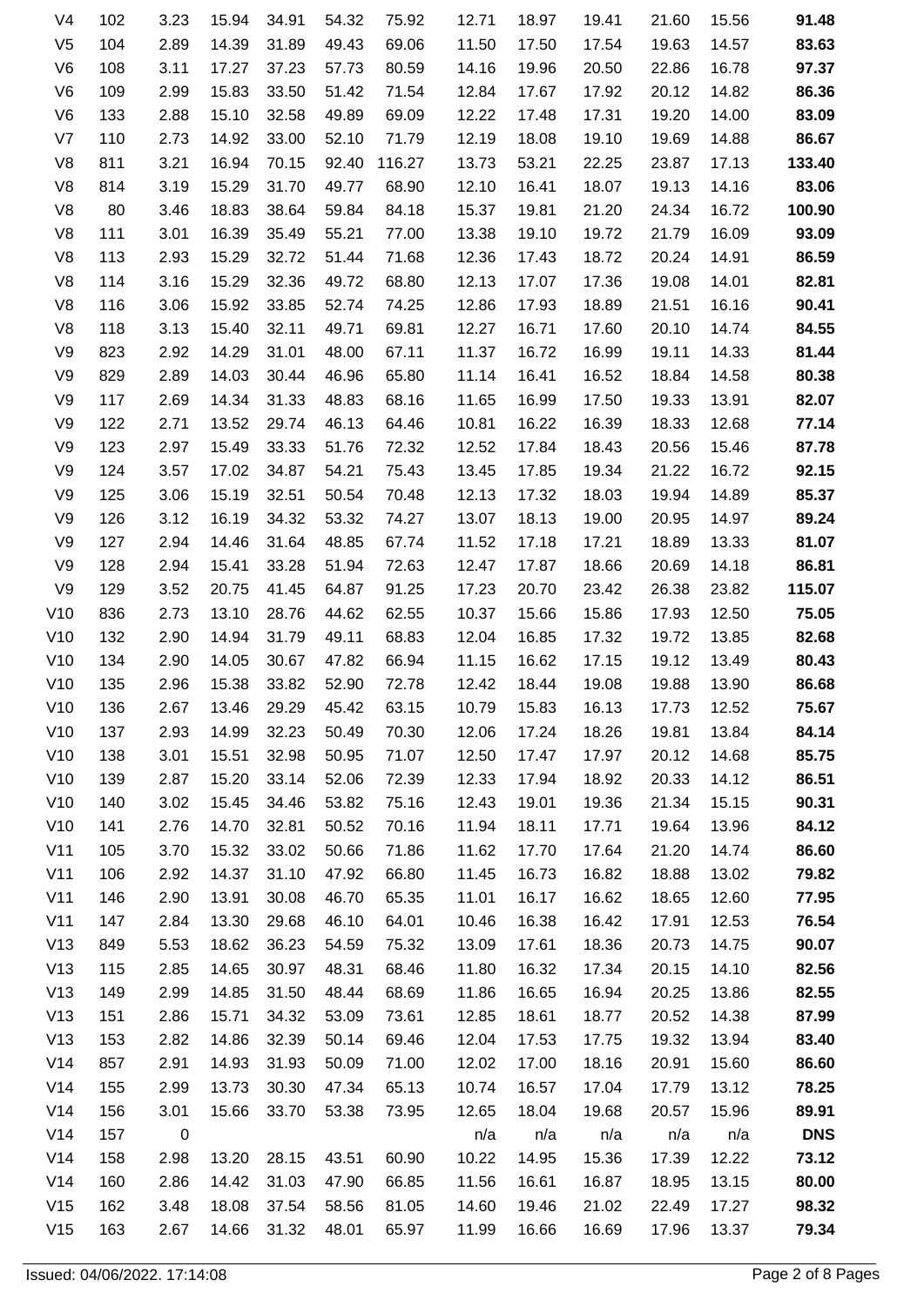| 74.17      | 11.80 | 17.25 | 15.90 | 15.79 | 10.64 | 62.37  | 45.12 | 29.22 | 13.43 | 2.79      | 164 | V <sub>15</sub> |
|------------|-------|-------|-------|-------|-------|--------|-------|-------|-------|-----------|-----|-----------------|
| 80.90      | 12.68 | 18.28 | 16.35 | 17.17 | 12.05 | 68.22  | 49.94 | 33.59 | 16.42 | 4.37      | 165 | V15             |
| 71.65      | 11.67 | 16.81 | 15.52 | 14.98 | 10.05 | 59.98  | 43.17 | 27.65 | 12.67 | 2.62      | 168 | V16             |
| 80.60      | 13.43 | 18.81 | 16.89 | 16.51 | 12.34 | 67.17  | 48.36 | 31.47 | 14.96 | 2.62      | 169 | V16             |
| 72.55      | 11.73 | 16.84 | 15.37 | 15.43 | 10.28 | 60.82  | 43.98 | 28.61 | 13.18 | 2.90      | 185 | C <sub>19</sub> |
| 72.81      | 12.02 | 17.16 | 15.17 | 15.06 | 10.43 | 60.79  | 43.63 | 28.46 | 13.40 | 2.97      | 186 | C <sub>19</sub> |
| 74.60      | 12.70 | 17.36 | 15.89 | 15.18 | 10.65 | 61.90  | 44.54 | 28.65 | 13.47 | 2.82      | 187 | C <sub>19</sub> |
| 121.06     | 12.99 | 18.20 | 19.03 | 57.03 | 10.91 | 108.07 | 89.87 | 70.84 | 13.81 | 2.90      | 188 | C <sub>19</sub> |
| 72.93      | 12.11 | 17.37 | 15.29 | 14.95 | 10.39 | 60.82  | 43.45 | 28.16 | 13.21 | 2.82      | 189 | C <sub>19</sub> |
| 70.50      | 11.38 | 16.51 | 14.59 | 14.83 | 10.19 | 59.12  | 42.61 | 28.02 | 13.19 | 3.00      | 191 | C <sub>19</sub> |
| 72.69      | 11.82 | 16.96 | 15.51 | 15.19 | 10.32 | 60.87  | 43.91 | 28.40 | 13.21 | 2.89      | 192 | C <sub>19</sub> |
| 73.24      | 12.01 | 16.94 | 15.51 | 15.56 | 10.32 | 61.23  | 44.29 | 28.78 | 13.22 | 2.90      | 194 | C <sub>19</sub> |
| 69.60      | 11.07 | 16.61 | 14.76 | 14.57 | 9.69  | 58.53  | 41.92 | 27.16 | 12.59 | 2.90      | 195 | C <sub>19</sub> |
| 69.63      | 11.28 | 16.65 | 14.21 | 14.24 | 10.44 | 58.35  | 41.70 | 27.49 | 13.25 | 2.81      | 196 | C <sub>19</sub> |
| 78.61      | 12.99 | 18.38 | 16.64 | 16.42 | 11.28 | 65.62  | 47.24 | 30.60 | 14.18 | 2.90      | 197 | C <sub>19</sub> |
| 69.40      | 11.47 | 16.20 | 14.56 | 14.40 | 10.19 | 57.93  | 41.73 | 27.17 | 12.77 | 2.58      | 904 | C <sub>20</sub> |
| 75.02      | 12.34 | 17.80 | 15.98 | 15.31 | 10.88 | 62.68  | 44.88 | 28.90 | 13.59 | 2.71      | 193 | C <sub>20</sub> |
| 75.00      | 12.07 | 17.64 | 15.89 | 15.90 | 10.32 | 62.93  | 45.29 | 29.40 | 13.50 | 3.18      | 198 | C <sub>20</sub> |
| 75.17      | 12.28 | 17.84 | 15.78 | 15.87 | 10.59 | 62.89  | 45.05 | 29.27 | 13.40 | 2.81      | 199 | C <sub>20</sub> |
| 74.33      | 11.70 | 17.77 | 15.56 | 15.43 | 10.97 | 62.63  | 44.86 | 29.30 | 13.87 | 2.90      | 200 | C <sub>20</sub> |
| 72.81      | 11.82 | 16.94 | 15.61 | 15.40 | 10.30 | 60.99  | 44.05 | 28.44 | 13.04 | 2.74      | 201 | C <sub>20</sub> |
| 72.63      | 11.72 | 16.55 | 15.24 | 15.94 | 10.22 | 60.91  | 44.36 | 29.12 | 13.18 | 2.96      | 202 | C <sub>20</sub> |
| 70.25      | 11.32 | 16.54 | 14.81 | 14.97 | 9.86  | 58.93  | 42.39 | 27.58 | 12.61 | 2.75      | 203 | C <sub>20</sub> |
| <b>DNS</b> | n/a   | n/a   | n/a   | n/a   | n/a   |        |       |       |       | $\pmb{0}$ | 204 | C <sub>20</sub> |
| 66.14      | 10.33 | 15.67 | 14.13 | 13.99 | 9.32  | 55.81  | 40.14 | 26.01 | 12.02 | 2.70      | 205 | C <sub>20</sub> |
| 105.95     | 18.06 | 24.09 | 24.75 | 27.84 | 8.89  | 87.89  | 63.80 | 39.05 | 11.21 | 2.32      | 190 | C <sub>21</sub> |
| 64.07      | 10.13 | 15.36 | 13.88 | 13.51 | 8.86  | 53.94  | 38.58 | 24.70 | 11.19 | 2.33      | 208 | C <sub>21</sub> |
| 63.02      | 10.27 | 14.44 | 13.30 | 13.60 | 9.16  | 52.75  | 38.31 | 25.01 | 11.41 | 2.25      | 209 | C <sub>21</sub> |
| 65.13      | 10.32 | 15.19 | 13.53 | 13.68 | 9.87  | 54.81  | 39.62 | 26.09 | 12.41 | 2.54      | 210 | C <sub>21</sub> |
| 62.95      | 10.21 | 14.65 | 13.44 | 13.50 | 8.81  | 52.74  | 38.09 | 24.65 | 11.15 | 2.34      | 211 | C <sub>21</sub> |
| 66.89      | 10.61 | 16.57 | 14.04 | 14.07 | 9.13  | 56.28  | 39.71 | 25.67 | 11.60 | 2.47      | 212 | C <sub>21</sub> |
| <b>DNF</b> | n/a   | n/a   | 13.24 | 13.54 | 8.83  |        | 38.01 | 24.77 | 11.23 | 2.40      | 213 | C <sub>21</sub> |
|            |       |       |       |       |       |        |       |       |       |           |     |                 |

## **Run: 2**

| <b>Class</b> | No. | Sp1  | Sp <sub>2</sub> | Sp <sub>3</sub> | Sp4   | Sp <sub>5</sub> | Sec2  | Sec <sub>3</sub> | Sec4  | Sec <sub>5</sub> | Sec <sub>6</sub> | <b>Finish</b> |
|--------------|-----|------|-----------------|-----------------|-------|-----------------|-------|------------------|-------|------------------|------------------|---------------|
| 18           | 48  | 3.16 | 14.38           | 31.21           | 47.88 | 65.86           | 11.22 | 16.83            | 16.67 | 17.98            | 13.09            | 78.95         |
| 18           | 49  | 2.86 | 13.52           | 28.98           | 44.66 | 62.55           | 10.66 | 15.46            | 15.68 | 17.89            | 12.46            | 75.01         |
| 18           | 51  | 3.04 | 13.55           | 29.14           | 44.88 | 62.48           | 10.51 | 15.59            | 15.74 | 17.60            | 11.82            | 74.30         |
| 18           | 52  | 3.01 | 14.90           | 31.41           | 48.48 | 66.61           | 11.89 | 16.51            | 17.07 | 18.13            | 12.72            | 79.33         |
| 18           | 53  | 2.70 | 13.45           | 28.74           | 45.39 | 63.48           | 10.75 | 15.29            | 16.65 | 18.09            | 12.46            | 75.94         |
| 18           | 54  | 2.97 | 13.18           | 27.57           | 42.80 | 60.08           | 10.21 | 14.39            | 15.23 | 17.28            | 12.56            | 72.64         |
| 18           | 55  | 2.72 | 13.24           | 28.92           | 44.66 | 62.08           | 10.52 | 15.68            | 15.74 | 17.42            | 12.05            | 74.13         |
| 18           | 56  | 2.75 | 13.43           | 29.69           | 46.63 | 65.05           | 10.68 | 16.26            | 16.94 | 18.42            | 12.60            | 77.65         |
| 18           | 57  | 2.76 | 13.43           | 29.06           | 45.03 | 62.50           | 10.67 | 15.63            | 15.97 | 17.47            | 12.22            | 74.72         |
| 18           | 58  | 2.82 | 14.68           | 32.28           | 48.88 | 68.70           | 11.86 | 17.60            | 16.60 | 19.82            | 12.51            | 81.21         |
| 18           | 59  | 2.97 | 14.21           | 30.96           | 48.02 | 66.35           | 11.24 | 16.75            | 17.06 | 18.33            | 12.78            | 79.13         |
| 18           | 60  | 2.77 | 13.91           | 30.31           | 46.66 | 64.33           | 11.14 | 16.40            | 16.35 | 17.67            | 12.69            | 77.02         |
| 18           | 61  | 2.72 | 12.97           | 27.70           | 42.58 | 58.81           | 10.25 | 14.73            | 14.88 | 16.23            | 11.51            | 70.32         |
| 18           | 62  | 2.73 | 12.52           | 28.08           | 43.22 | 59.77           | 9.79  | 15.56            | 15.14 | 16.55            | 11.31            | 71.08         |
| 18           | 63  | 2.91 | 12.81           | 27.51           | 42.17 | 58.41           | 9.90  | 14.70            | 14.66 | 16.24            | 11.48            | 69.89         |
| 29A          | 846 | 3.04 | 14.80           | 31.54           | 49.69 | 69.28           | 11.76 | 16.74            | 18.15 | 19.59            | 13.06            | 82.34         |
| 29A          | 65  | 2.96 | 14.49           | 31.65           | 48.96 | 68.37           | 11.53 | 17.16            | 17.31 | 19.41            | 13.40            | 81.77         |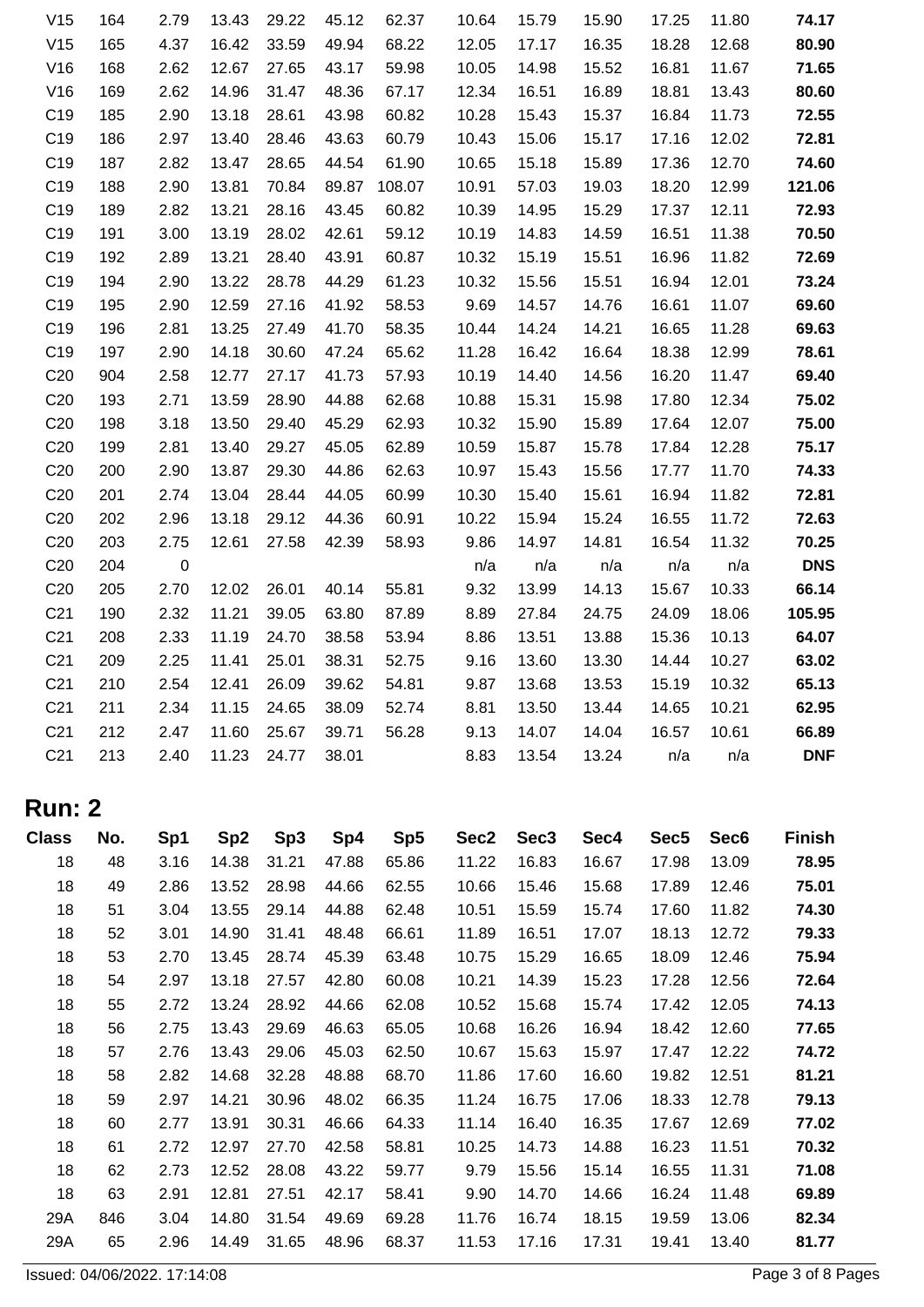| 86.97  | 14.44 | 20.88 | 18.49 | 17.77 | 12.31 | 72.53  | 51.65 | 33.16 | 15.39 | 3.08 | 66  | 29A            |
|--------|-------|-------|-------|-------|-------|--------|-------|-------|-------|------|-----|----------------|
| 139.59 | 18.96 | 26.41 | 25.38 | 51.93 | 13.37 | 120.63 | 94.22 | 68.84 | 16.91 | 3.54 | 67  | 29A            |
| 93.33  | 15.86 | 21.43 | 19.96 | 19.14 | 13.85 | 77.47  | 56.04 | 36.08 | 16.94 | 3.09 | 68  | 29A            |
| 67.11  | 10.93 | 15.63 | 13.90 | 14.21 | 9.57  | 56.18  | 40.55 | 26.65 | 12.44 | 2.87 | 71  | 39             |
| 77.83  | 12.14 | 17.86 | 16.40 | 16.39 | 11.90 | 65.69  | 47.83 | 31.43 | 15.04 | 3.14 | 72  | 39             |
| 83.41  | 13.04 | 19.50 | 18.34 | 17.62 | 12.16 | 70.37  | 50.87 | 32.53 | 14.91 | 2.75 | 73  | 39             |
| 69.13  | 11.13 | 16.43 | 14.52 | 14.31 | 9.79  | 58.00  | 41.57 | 27.05 | 12.74 | 2.95 | 74  | 39             |
| 68.88  | 11.09 | 16.23 | 14.85 | 14.00 | 9.91  | 57.79  | 41.56 | 26.71 | 12.71 | 2.80 | 75  | 39             |
| 67.13  | 10.89 | 15.61 | 14.00 | 14.53 | 9.49  | 56.24  | 40.63 | 26.63 | 12.10 | 2.61 | 76  | 39             |
| 86.67  | 15.00 | 20.55 | 18.27 | 17.72 | 12.24 | 71.67  | 51.12 | 32.85 | 15.13 | 2.89 | 81  | V <sub>1</sub> |
| 104.36 | 19.30 | 24.59 | 21.91 | 20.48 | 14.79 | 85.06  | 60.47 | 38.56 | 18.08 | 3.29 | 82  | V <sub>1</sub> |
| 91.35  | 15.98 | 21.44 | 19.57 | 18.37 | 12.66 | 75.37  | 53.93 | 34.36 | 15.99 | 3.33 | 83  | V <sub>1</sub> |
| 104.12 | 17.68 | 24.10 | 22.17 | 21.51 | 14.99 | 86.44  | 62.34 | 40.17 | 18.66 | 3.67 | 84  | V <sub>1</sub> |
| 93.41  | 16.22 | 22.31 | 19.57 | 19.10 | 13.22 | 77.19  | 54.88 | 35.31 | 16.21 | 2.99 | 85  | V <sub>1</sub> |
| 88.31  | 15.55 | 20.90 | 18.48 | 17.96 | 12.51 | 72.76  | 51.86 | 33.38 | 15.42 | 2.91 | 86  | V <sub>1</sub> |
| 91.29  | 16.83 | 21.37 | 19.18 | 17.50 | 12.97 | 74.46  | 53.09 | 33.91 | 16.41 | 3.44 | 789 | V <sub>2</sub> |
| 89.38  | 16.54 | 20.84 | 18.79 | 17.23 | 12.68 | 72.84  | 52.00 | 33.21 | 15.98 | 3.30 | 89  | V <sub>2</sub> |
| 92.53  | 17.05 | 22.61 | 19.53 | 17.73 | 12.62 | 75.48  | 52.87 | 33.34 | 15.61 | 2.99 | 90  | V <sub>2</sub> |
| 104.27 | 18.62 | 24.36 | 21.48 | 20.65 | 15.18 | 85.65  | 61.29 | 39.81 | 19.16 | 3.98 | 91  | V <sub>2</sub> |
| 78.40  | 13.15 | 18.27 | 16.40 | 16.39 | 11.18 | 65.25  | 46.98 | 30.58 | 14.19 | 3.01 | 97  | V <sub>2</sub> |
| 92.23  | 15.54 | 21.40 | 19.94 | 19.23 | 12.93 | 76.69  | 55.29 | 35.35 | 16.12 | 3.19 | 150 | V <sub>2</sub> |
| 73.01  | 12.06 | 17.45 | 15.45 | 15.04 | 10.28 | 60.95  | 43.50 | 28.05 | 13.01 | 2.73 | 94  | V <sub>3</sub> |
| 77.63  | 13.18 | 18.34 | 16.42 | 15.62 | 11.13 | 64.45  | 46.11 | 29.69 | 14.07 | 2.94 | 95  | V <sub>3</sub> |
| 81.91  | 14.00 | 19.30 | 17.26 | 16.60 | 11.79 | 67.91  | 48.61 | 31.35 | 14.75 | 2.96 | 96  | V <sub>3</sub> |
| 92.10  | 17.60 | 21.52 | 19.11 | 17.49 | 12.79 | 74.50  | 52.98 | 33.87 | 16.38 | 3.59 | 98  | V <sub>3</sub> |
| 101.32 | 18.40 | 23.21 | 20.52 | 19.91 | 15.32 | 82.92  | 59.71 | 39.19 | 19.28 | 3.96 | 99  | V <sub>3</sub> |
| 81.91  | 14.06 | 19.54 | 17.48 | 16.68 | 11.38 | 67.85  | 48.31 | 30.83 | 14.15 | 2.77 | 100 | V <sub>3</sub> |
| 89.87  | 15.23 | 21.49 | 18.64 | 18.70 | 12.49 | 74.64  | 53.15 | 34.51 | 15.81 | 3.32 | 102 | V <sub>4</sub> |
| 83.67  | 13.80 | 19.79 | 17.83 | 17.55 | 11.70 | 69.87  | 50.08 | 32.25 | 14.70 | 3.00 | 104 | V <sub>5</sub> |
| 94.80  | 15.83 | 21.63 | 19.95 | 20.01 | 14.25 | 78.97  | 57.34 | 37.39 | 17.38 | 3.13 | 108 | V6             |
| 86.55  | 14.68 | 20.34 | 18.37 | 17.60 | 12.57 | 71.87  | 51.53 | 33.16 | 15.56 | 2.99 | 109 | V <sub>6</sub> |
| 88.90  | 18.15 | 20.33 | 17.82 | 17.54 | 12.17 | 70.75  | 50.42 | 32.60 | 15.06 | 2.89 | 133 | V <sub>6</sub> |
| 83.14  | 13.77 | 19.23 | 17.91 | 17.43 | 11.97 | 69.37  | 50.14 | 32.23 | 14.80 | 2.83 | 110 | V7             |
| 101.27 | 17.70 | 23.63 | 21.45 | 20.81 | 14.28 | 83.57  | 59.94 | 38.49 | 17.68 | 3.40 | 811 | V <sub>8</sub> |
| 82.18  | 14.11 | 19.76 | 17.33 | 16.17 | 11.72 | 68.07  | 48.31 | 30.98 | 14.81 | 3.09 | 814 | V8             |
| 97.99  | 16.70 | 23.10 | 21.08 | 19.51 | 14.42 | 81.29  | 58.19 | 37.11 | 17.60 | 3.18 | 80  | V8             |
| 92.87  | 16.06 | 21.72 | 19.67 | 19.37 | 13.06 | 76.81  | 55.09 | 35.42 | 16.05 | 2.99 | 111 | V8             |
| 88.07  | 14.92 | 20.65 | 19.14 | 17.70 | 12.64 | 73.15  | 52.50 | 33.36 | 15.66 | 3.02 | 113 | V <sub>8</sub> |
| 87.29  | 14.62 | 19.91 | 19.70 | 17.80 | 11.97 | 72.67  | 52.76 | 33.06 | 15.26 | 3.29 | 114 | V <sub>8</sub> |
| 92.50  | 16.59 | 22.03 | 19.66 | 18.09 | 13.03 | 75.91  | 53.88 | 34.22 | 16.13 | 3.10 | 116 | V8             |
| 84.78  | 14.49 | 19.97 | 17.50 | 17.25 | 12.43 | 70.29  | 50.32 | 32.82 | 15.57 | 3.14 | 118 | V8             |
| 82.96  | 14.47 | 19.51 | 17.33 | 16.88 | 11.72 | 68.49  | 48.98 | 31.65 | 14.77 | 3.05 | 823 | V9             |
| 77.98  | 13.38 | 18.39 | 16.69 | 15.98 | 10.73 | 64.60  | 46.21 | 29.52 | 13.54 | 2.81 | 829 | V9             |
| 82.28  | 13.97 | 19.57 | 17.44 | 16.86 | 11.73 | 68.31  | 48.74 | 31.30 | 14.44 | 2.71 | 117 | V9             |
| 76.40  | 12.59 | 18.29 | 16.26 | 15.84 | 10.76 | 63.81  | 45.52 | 29.26 | 13.42 | 2.66 | 122 | V9             |
| 87.45  | 15.11 | 20.67 | 18.78 | 17.75 | 12.22 | 72.34  | 51.67 | 32.89 | 15.14 | 2.92 | 123 | V9             |
| 100.10 | 16.69 | 21.71 | 20.97 | 23.98 | 13.30 | 83.41  | 61.70 | 40.73 | 16.75 | 3.45 | 124 | V9             |
| 85.56  | 14.43 | 20.55 | 18.06 | 17.65 | 11.85 | 71.13  | 50.58 | 32.52 | 14.87 | 3.02 | 125 | V9             |
| 90.33  | 15.45 | 20.80 | 19.06 | 18.88 | 13.08 | 74.88  | 54.08 | 35.02 | 16.14 | 3.06 | 126 | V9             |
| 80.83  | 13.28 | 19.23 | 17.27 | 16.81 | 11.36 | 67.55  | 48.32 | 31.05 | 14.24 | 2.88 | 127 | V9             |
| 89.50  | 14.71 | 20.56 | 19.89 | 18.59 | 12.73 | 74.79  | 54.23 | 34.34 | 15.75 | 3.02 | 128 | V9             |
| 77.31  | 13.56 | 18.39 | 15.88 | 15.60 | 11.05 | 63.75  | 45.36 | 29.48 | 13.88 | 2.83 | 129 | V9             |
|        |       |       |       |       |       |        |       |       |       |      |     |                |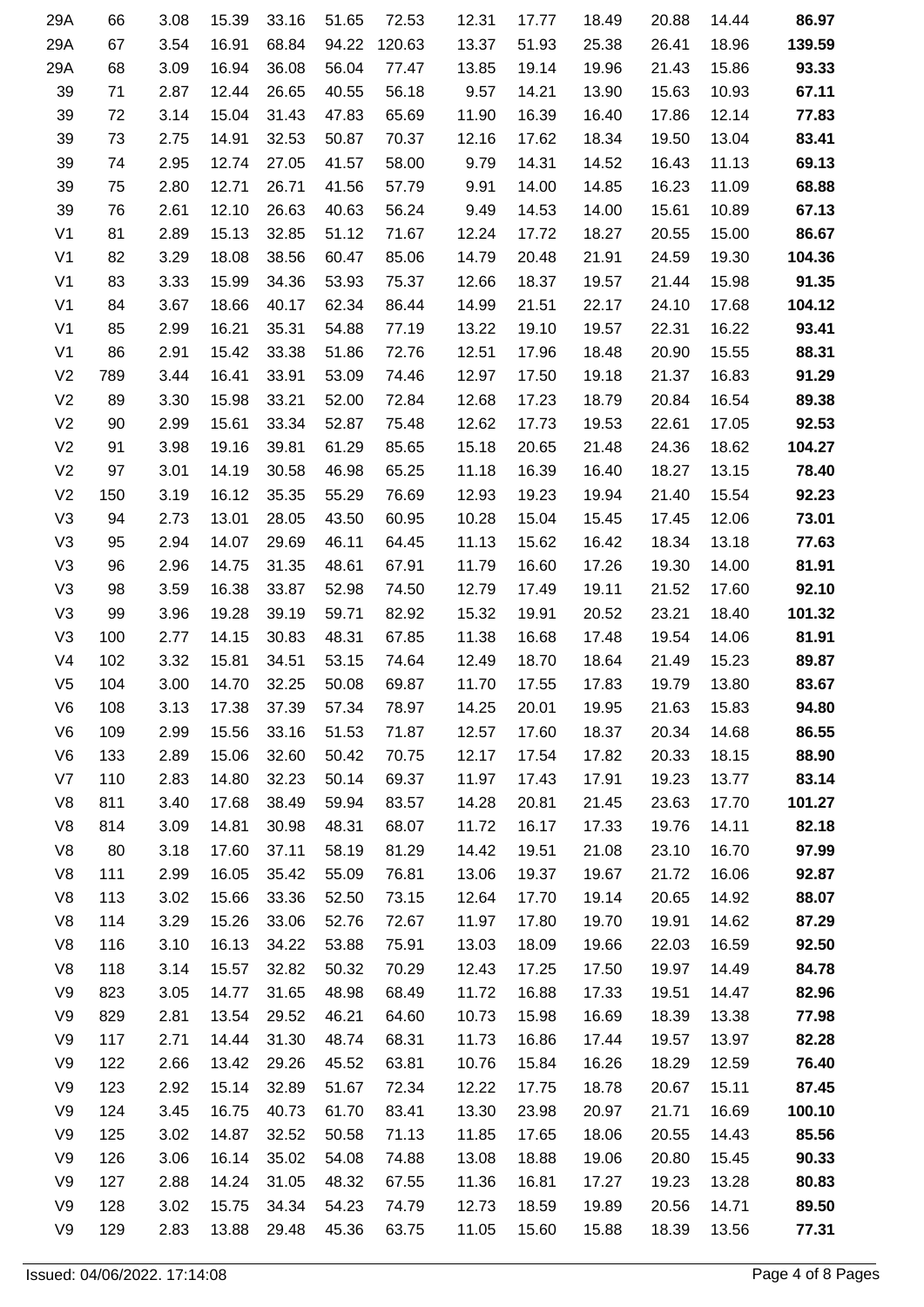| V10             | 836 | 2.72 | 13.27 | 29.26 | 45.30 | 63.40 | 10.55 | 15.99 | 16.04 | 18.10 | 12.81 | 76.21 |
|-----------------|-----|------|-------|-------|-------|-------|-------|-------|-------|-------|-------|-------|
| V10             | 132 | 2.94 | 14.84 | 31.78 | 49.30 | 69.09 | 11.90 | 16.94 | 17.52 | 19.79 | 13.82 | 82.91 |
| V10             | 134 | 2.83 | 13.92 | 30.33 | 47.03 | 66.16 | 11.09 | 16.41 | 16.70 | 19.13 | 13.89 | 80.05 |
| V10             | 135 | 2.97 | 15.22 | 33.65 | 52.03 | 72.41 | 12.25 | 18.43 | 18.38 | 20.38 | 13.61 | 86.02 |
| V10             | 136 | 2.68 | 13.30 | 29.09 | 45.06 | 62.78 | 10.62 | 15.79 | 15.97 | 17.72 | 12.82 | 75.60 |
| V10             | 137 | 2.86 | 14.45 | 31.32 | 48.86 | 68.23 | 11.59 | 16.87 | 17.54 | 19.37 | 13.87 | 82.10 |
| V10             | 138 | 3.02 | 15.30 | 33.15 | 51.43 | 71.68 | 12.28 | 17.85 | 18.28 | 20.25 | 14.46 | 86.14 |
| V10             | 139 | 2.86 | 15.26 | 33.10 | 51.97 | 72.06 | 12.40 | 17.84 | 18.87 | 20.09 | 14.16 | 86.22 |
| V10             | 140 | 3.24 | 15.88 | 34.39 | 53.20 | 74.08 | 12.64 | 18.51 | 18.81 | 20.88 | 15.12 | 89.20 |
| V10             | 141 | 2.85 | 15.05 | 33.61 | 51.59 | 71.31 | 12.20 | 18.56 | 17.98 | 19.72 | 14.20 | 85.51 |
| V11             | 105 | 3.64 | 15.40 | 33.57 | 50.95 | 72.96 | 11.76 | 18.17 | 17.38 | 22.01 | 13.69 | 86.65 |
| V11             | 106 | 2.95 | 14.23 | 30.78 | 47.35 | 66.58 | 11.28 | 16.55 | 16.57 | 19.23 | 13.47 | 80.05 |
| V11             | 146 | 3.06 | 13.99 | 30.13 | 46.39 | 64.97 | 10.93 | 16.14 | 16.26 | 18.58 | 12.55 | 77.52 |
| V11             | 147 | 2.68 | 13.09 | 29.20 | 45.66 | 63.63 | 10.41 | 16.11 | 16.46 | 17.97 | 12.71 | 76.34 |
| V13             | 849 | 3.11 | 15.74 | 33.11 | 51.47 | 72.27 | 12.63 | 17.37 | 18.36 | 20.80 | 14.37 | 86.64 |
| V13             | 115 | 2.81 | 14.23 | 30.20 | 47.47 | 67.16 | 11.42 | 15.97 | 17.27 | 19.69 | 13.98 | 81.14 |
| V13             | 149 | 2.98 | 14.83 | 31.88 | 49.17 | 69.25 | 11.85 | 17.05 | 17.29 | 20.08 | 13.95 | 83.20 |
| V13             | 151 | 2.94 | 15.83 | 34.10 | 53.10 | 73.85 | 12.89 | 18.27 | 19.00 | 20.75 | 15.69 | 89.54 |
| V13             | 153 | 2.72 | 14.01 | 30.82 | 48.66 | 67.78 | 11.29 | 16.81 | 17.84 | 19.12 | 13.64 | 81.42 |
| V14             | 155 | 2.86 | 13.68 | 29.90 | 46.63 | 64.43 | 10.82 | 16.22 | 16.73 | 17.80 | 12.82 | 77.25 |
| V14             | 156 | 2.95 | 15.43 | 33.47 | 52.59 | 73.27 | 12.48 | 18.04 | 19.12 | 20.68 | 15.46 | 88.73 |
| V14             | 158 | 2.95 | 13.08 | 28.17 | 43.91 | 61.25 | 10.13 | 15.09 | 15.74 | 17.34 | 11.93 | 73.18 |
| V14             | 160 | 3.03 | 14.88 | 31.70 | 48.13 | 67.21 | 11.85 | 16.82 | 16.43 | 19.08 | 13.24 | 80.45 |
| V15             | 162 | 3.10 | 17.27 | 36.56 | 57.48 | 79.57 | 14.17 | 19.29 | 20.92 | 22.09 | 17.03 | 96.60 |
| V15             | 163 | 2.71 | 14.39 | 30.55 | 47.27 | 64.97 | 11.68 | 16.16 | 16.72 | 17.70 | 12.84 | 77.81 |
| V15             | 164 | 2.70 | 13.27 | 29.04 | 45.11 | 62.27 | 10.57 | 15.77 | 16.07 | 17.16 | 11.85 | 74.12 |
| V15             | 165 | 2.77 | 13.91 | 30.59 | 46.73 | 65.33 | 11.14 | 16.68 | 16.14 | 18.60 | 12.46 | 77.79 |
| V16             | 168 | 2.65 | 12.55 | 27.42 | 43.10 | 59.73 | 9.90  | 14.87 | 15.68 | 16.63 | 11.91 | 71.64 |
| V16             | 169 | 2.59 | 14.58 | 31.06 | 47.77 | 66.60 | 11.99 | 16.48 | 16.71 | 18.83 | 13.37 | 79.97 |
| C <sub>19</sub> | 185 | 2.89 | 13.10 | 28.58 | 43.83 | 60.71 | 10.21 | 15.48 | 15.25 | 16.88 | 11.80 | 72.51 |
| C <sub>19</sub> | 186 | 3.00 | 13.15 | 28.17 | 43.38 | 60.54 | 10.15 | 15.02 | 15.21 | 17.16 | 11.67 | 72.21 |
| C <sub>19</sub> | 187 | 2.83 | 13.31 | 28.27 | 44.26 | 61.59 | 10.48 | 14.96 | 15.99 | 17.33 | 12.18 | 73.77 |
| C <sub>19</sub> | 188 | 2.87 | 13.99 | 30.47 | 46.64 | 64.33 | 11.12 | 16.48 | 16.17 | 17.69 | 12.35 | 76.68 |
| C <sub>19</sub> | 189 | 2.89 | 13.10 | 28.27 | 44.16 | 61.41 | 10.21 | 15.17 | 15.89 | 17.25 | 12.16 | 73.57 |
| C <sub>19</sub> | 191 | 3.00 | 13.11 | 28.18 | 42.89 | 59.63 | 10.11 | 15.07 | 14.71 | 16.74 | 11.44 | 71.07 |
| C <sub>19</sub> | 192 | 2.94 | 13.23 | 28.60 | 44.26 | 61.08 | 10.29 | 15.37 | 15.66 | 16.82 | 12.21 | 73.29 |
| C <sub>19</sub> | 194 | 2.93 | 13.31 | 28.70 | 44.12 | 60.98 | 10.38 | 15.39 | 15.42 | 16.86 | 12.32 | 73.30 |
| C <sub>19</sub> | 195 | 2.90 | 12.51 | 26.82 | 41.46 | 57.82 | 9.61  | 14.31 | 14.64 | 16.36 | 11.12 | 68.94 |
| C <sub>19</sub> | 196 | 2.82 | 12.52 | 26.31 | 41.03 | 57.06 | 9.70  | 13.79 | 14.72 | 16.03 | 11.48 | 68.54 |
| C <sub>19</sub> | 197 | 2.79 | 13.91 | 30.43 | 46.91 | 65.37 | 11.12 | 16.52 | 16.48 | 18.46 | 13.04 | 78.41 |
| C <sub>20</sub> | 904 | 2.62 | 12.33 | 26.51 | 41.27 | 57.12 | 9.71  | 14.18 | 14.76 | 15.85 | 10.72 | 67.84 |
| C <sub>20</sub> | 193 | 3.76 | 15.21 | 30.40 | 46.18 | 63.96 | 11.45 | 15.19 | 15.78 | 17.78 | 12.28 | 76.24 |
| C <sub>20</sub> | 198 | 3.24 | 13.77 | 29.24 | 44.93 | 62.84 | 10.53 | 15.47 | 15.69 | 17.91 | 11.92 | 74.76 |
| C <sub>20</sub> | 199 | 2.75 | 13.33 | 29.31 | 46.52 | 64.91 | 10.58 | 15.98 | 17.21 | 18.39 | 12.35 | 77.26 |
| C <sub>20</sub> | 200 | 3.13 | 14.12 | 29.49 | 45.64 | 63.04 | 10.99 | 15.37 | 16.15 | 17.40 | 11.64 | 74.68 |
| C <sub>20</sub> | 201 | 2.72 | 12.86 | 28.17 | 43.88 | 60.68 | 10.14 | 15.31 | 15.71 | 16.80 | 11.80 | 72.48 |
| C <sub>20</sub> | 202 | 2.94 | 13.20 | 28.15 | 43.25 | 59.65 | 10.26 | 14.95 | 15.10 | 16.40 | 11.75 | 71.40 |
| C <sub>20</sub> | 203 | 2.88 | 12.50 | 27.47 | 42.50 | 59.44 | 9.62  | 14.97 | 15.03 | 16.94 | 11.59 | 71.03 |
| C <sub>20</sub> | 204 | 2.73 | 13.94 | 29.17 | 44.02 | 60.92 | 11.21 | 15.23 | 14.85 | 16.90 | 12.24 | 73.16 |
| C <sub>20</sub> | 205 | 2.75 | 12.15 | 26.24 | 40.19 | 55.79 | 9.40  | 14.09 | 13.95 | 15.60 | 10.60 | 66.39 |
| C <sub>21</sub> | 190 | 2.21 | 11.26 | 25.06 | 39.07 | 54.62 | 9.05  | 13.80 | 14.01 | 15.55 | 10.13 | 64.75 |
| C <sub>21</sub> | 208 | 2.39 | 11.11 | 24.49 | 38.06 | 53.12 | 8.72  | 13.38 | 13.57 | 15.06 | 9.94  | 63.06 |
|                 |     |      |       |       |       |       |       |       |       |       |       |       |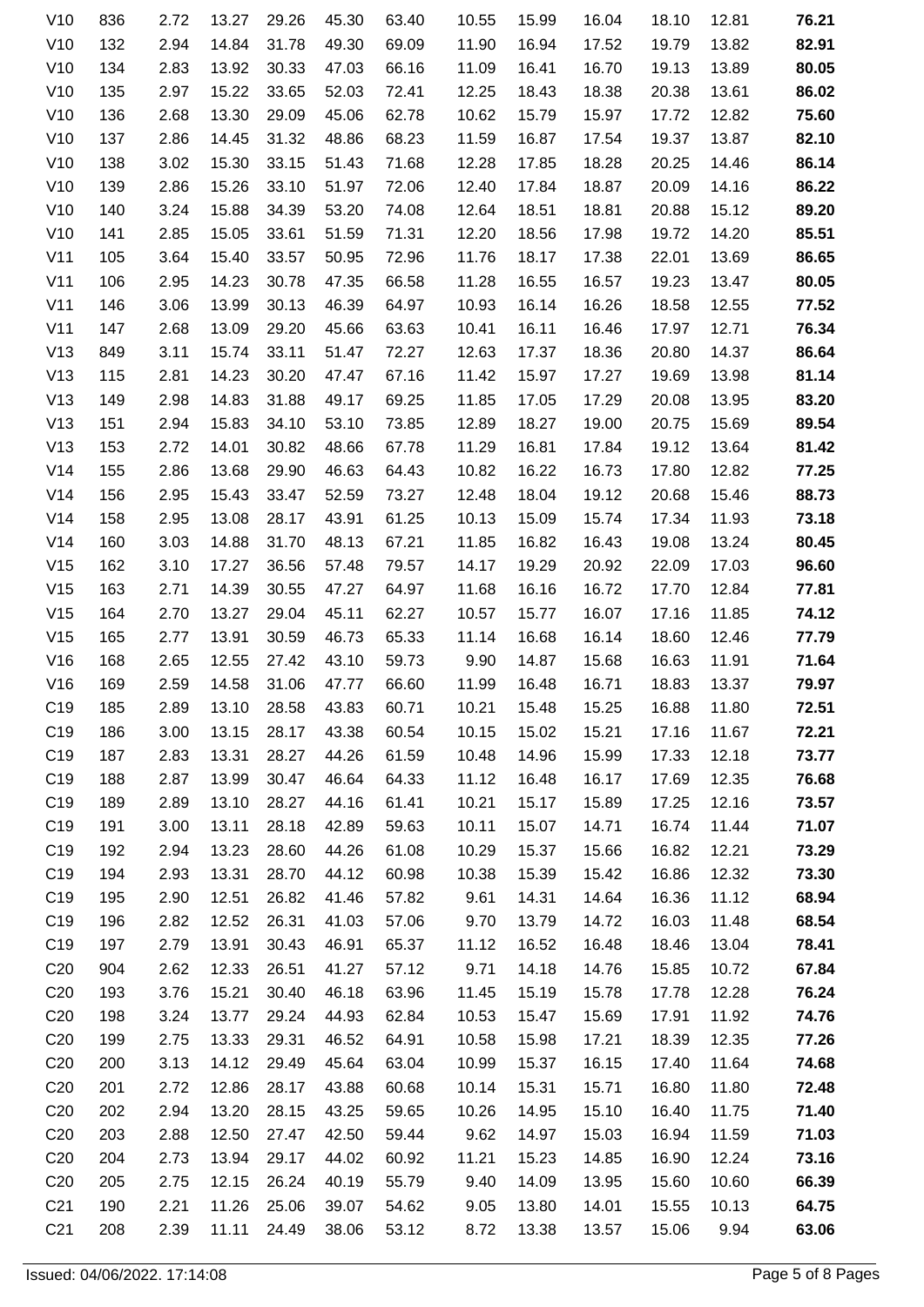| 62.35 |  |  | 2.21  10.88  24.38  37.50  52.18  8.67  13.50  13.12  14.68  10.17 |  |  | 209                 | C21 |
|-------|--|--|--------------------------------------------------------------------|--|--|---------------------|-----|
| 80.31 |  |  | 3.60 14.68 30.50 49.45 68.10  11.08  15.82  18.95  18.65  12.21    |  |  | C21 210             |     |
| 65.75 |  |  | C21 211 2.16 10.93 25.34 39.62 55.01 8.77 14.41 14.28 15.39 10.74  |  |  |                     |     |
| 66.67 |  |  | C21 212 2.40 11.56 25.65 39.79 55.78 9.16 14.09 14.14 15.99 10.89  |  |  |                     |     |
| 64.01 |  |  |                                                                    |  |  | C <sub>21</sub> 213 |     |
|       |  |  |                                                                    |  |  |                     |     |

## **Run: 3**

| <b>Class</b>   | No. | Sp1  | Sp <sub>2</sub> | Sp <sub>3</sub> | Sp4    | Sp <sub>5</sub> | Sec <sub>2</sub> | Sec <sub>3</sub> | Sec4  | Sec <sub>5</sub> | Sec <sub>6</sub> | <b>Finish</b> |
|----------------|-----|------|-----------------|-----------------|--------|-----------------|------------------|------------------|-------|------------------|------------------|---------------|
| 18             | 49  | 2.91 | 13.54           | 28.74           | 44.80  | 62.66           | 10.63            | 15.20            | 16.06 | 17.86            | 12.71            | 75.37         |
| 18             | 51  | 2.90 | 13.66           | 29.07           | 44.66  | 62.05           | 10.76            | 15.41            | 15.59 | 17.39            | 11.67            | 73.72         |
| 18             | 52  | 3.04 | 14.21           | 31.15           | 47.68  | 65.67           | 11.17            | 16.94            | 16.53 | 17.99            | 12.14            | 77.81         |
| 18             | 53  | 2.56 | 14.71           | 29.98           | 46.04  | 63.85           | 12.15            | 15.27            | 16.06 | 17.81            | 12.09            | 75.94         |
| 18             | 56  | 2.86 | 13.59           | 29.81           | 46.37  | 64.76           | 10.73            | 16.22            | 16.56 | 18.39            | 12.64            | 77.40         |
| 18             | 58  | 2.89 | 14.17           | 31.28           | 49.17  | 67.92           | 11.28            | 17.11            | 17.89 | 18.75            | 12.21            | 80.13         |
| 18             | 59  | 2.95 | 14.19           | 31.26           | 48.73  | 68.13           | 11.24            | 17.07            | 17.47 | 19.40            | 13.14            | 81.27         |
| 18             | 60  | 2.80 | 13.74           | 29.90           | 45.88  | 63.03           | 10.94            | 16.16            | 15.98 | 17.15            | 12.79            | 75.82         |
| 18             | 62  | 2.85 | 12.71           | 27.89           | 42.66  | 59.18           | 9.86             | 15.18            | 14.77 | 16.52            | 11.27            | 70.45         |
| 29A            | 846 | 2.79 | 14.22           | 31.13           | 48.50  | 67.94           | 11.43            | 16.91            | 17.37 | 19.44            | 13.29            | 81.23         |
| 29A            | 65  | 2.82 | 14.20           | 30.92           | 48.14  | 67.85           | 11.38            | 16.72            | 17.22 | 19.71            | 13.03            | 80.88         |
| 29A            | 66  | 3.00 | 15.32           | 33.22           | 51.51  | 72.30           | 12.32            | 17.90            | 18.29 | 20.79            | 14.66            | 86.96         |
| 29A            | 67  | 3.52 | 16.96           | 35.88           | 56.45  | 79.42           | 13.44            | 18.92            | 20.57 | 22.97            | 17.23            | 96.65         |
| 29A            | 68  | 3.28 | 17.15           | 60.02           | 65.15  |                 | 13.87            | 42.87            | 5.13  | n/a              | n/a              | <b>DNF</b>    |
| 39             | 71  | 2.76 | 12.51           | 27.05           | 41.24  | 57.61           | 9.75             | 14.54            | 14.19 | 16.37            | 10.87            | 68.48         |
| 39             | 72  | 2.96 | 14.34           | 30.94           | 47.66  | 65.96           | 11.38            | 16.60            | 16.72 | 18.30            | 13.37            | 79.33         |
| 39             | 73  | 2.81 | 15.39           | 35.08           | 54.87  | 75.04           | 12.58            | 19.69            | 19.79 | 20.17            | 14.02            | 89.06         |
| 39             | 74  | 2.96 | 12.83           | 27.34           | 42.03  | 58.36           | 9.87             | 14.51            | 14.69 | 16.33            | 11.10            | 69.46         |
| 39             | 75  | 3.05 | 13.09           | 26.99           | 41.57  | 58.16           | 10.04            | 13.90            | 14.58 | 16.59            | 11.26            | 69.42         |
| 39             | 76  | 2.45 | 11.57           | 26.22           | 39.81  | 55.45           | 9.12             | 14.65            | 13.59 | 15.64            | 10.87            | 66.32         |
| V <sub>1</sub> | 81  | 2.76 | 14.84           | 32.71           | 51.03  | 71.51           | 12.08            | 17.87            | 18.32 | 20.48            | 15.39            | 86.90         |
| V <sub>1</sub> | 83  | 3.52 | 16.19           | 34.14           | 53.95  | 75.81           | 12.67            | 17.95            | 19.81 | 21.86            | 16.02            | 91.83         |
| V <sub>1</sub> | 84  | 3.51 | 18.21           | 40.92           | 62.89  | 87.05           | 14.70            | 22.71            | 21.97 | 24.16            | 18.34            | 105.39        |
| V <sub>1</sub> | 86  | 3.27 | 16.78           | 35.23           | 54.17  | 75.52           | 13.51            | 18.45            | 18.94 | 21.35            | 15.61            | 91.13         |
| V <sub>2</sub> | 90  | 3.00 | 15.60           | 33.55           | 53.10  | 75.00           | 12.60            | 17.95            | 19.55 | 21.90            | 17.20            | 92.20         |
| V <sub>2</sub> | 97  | 3.00 | 14.35           | 30.33           | 46.58  | 65.21           | 11.35            | 15.98            | 16.25 | 18.63            | 13.38            | 78.59         |
| V <sub>2</sub> | 150 | 2.97 | 16.29           | 36.05           | 56.23  | 78.04           | 13.32            | 19.76            | 20.18 | 21.81            | 16.05            | 94.09         |
| V <sub>3</sub> | 94  | 2.76 | 12.96           | 28.37           | 43.65  | 61.04           | 10.20            | 15.41            | 15.28 | 17.39            | 12.10            | 73.14         |
| V <sub>3</sub> | 95  | 2.95 | 13.83           | 29.70           | 45.89  | 64.41           | 10.88            | 15.87            | 16.19 | 18.52            | 13.10            | 77.51         |
| V <sub>3</sub> | 99  | 3.96 | 19.67           | 39.56           | 60.66  | 85.54           | 15.71            | 19.89            | 21.10 | 24.88            | 18.12            | 103.66        |
| V <sub>3</sub> | 100 | 2.79 | 14.22           | 31.43           | 48.75  | 68.65           | 11.43            | 17.21            | 17.32 | 19.90            | 13.51            | 82.16         |
| V <sub>4</sub> | 102 | 3.19 |                 | 16.75 101.13    | 124.84 | 151.64          | 13.56            | 84.38            | 23.71 | 26.80            | 19.50            | 171.14        |
| V <sub>6</sub> | 109 | 3.11 | 15.84           | 33.57           | 51.93  | 72.35           | 12.73            | 17.73            | 18.36 | 20.42            | 14.54            | 86.89         |
| V8             | 811 | 3.45 | 17.69           | 38.66           | 60.57  | 84.81           | 14.24            | 20.97            | 21.91 | 24.24            | 18.38            | 103.19        |
| V8             | 814 | 3.09 | 15.12           | 31.31           | 48.89  | 68.36           | 12.03            | 16.19            | 17.58 | 19.47            | 14.16            | 82.52         |
| V8             | 111 | 2.99 | 16.22           | 35.47           | 55.30  | 77.67           | 13.23            | 19.25            | 19.83 | 22.37            | 16.41            | 94.08         |
| V8             | 114 | 3.28 | 15.17           | 31.69           | 49.11  | 68.44           | 11.89            | 16.52            | 17.42 | 19.33            | 14.00            | 82.44         |
| V9             | 823 | 2.83 | 14.15           | 30.60           | 47.61  | 66.77           | 11.32            | 16.45            | 17.01 | 19.16            | 14.53            | 81.30         |
| V9             | 829 | 2.80 | 13.51           | 28.86           | 44.85  | 63.19           | 10.71            | 15.35            | 15.99 | 18.34            | 13.30            | 76.49         |
| V9             | 117 | 2.73 | 14.35           | 31.37           | 48.74  | 67.99           | 11.62            | 17.02            | 17.37 | 19.25            | 14.00            | 81.99         |
| V9             | 122 | 2.64 | 13.43           | 29.40           | 45.88  | 63.75           | 10.79            | 15.97            | 16.48 | 17.87            | 12.75            | 76.50         |
| V9             | 123 | 2.90 | 14.71           | 32.47           | 50.95  | 71.97           | 11.81            | 17.76            | 18.48 | 21.02            | 14.73            | 86.70         |
| V9             | 124 | 3.31 | 16.13           | 33.45           | 52.86  | 73.92           | 12.82            | 17.32            | 19.41 | 21.06            | 15.84            | 89.76         |
| V9             | 125 | 3.03 | 15.48           | 33.53           | 51.95  | 71.68           | 12.45            | 18.05            | 18.42 | 19.73            | 14.53            | 86.21         |